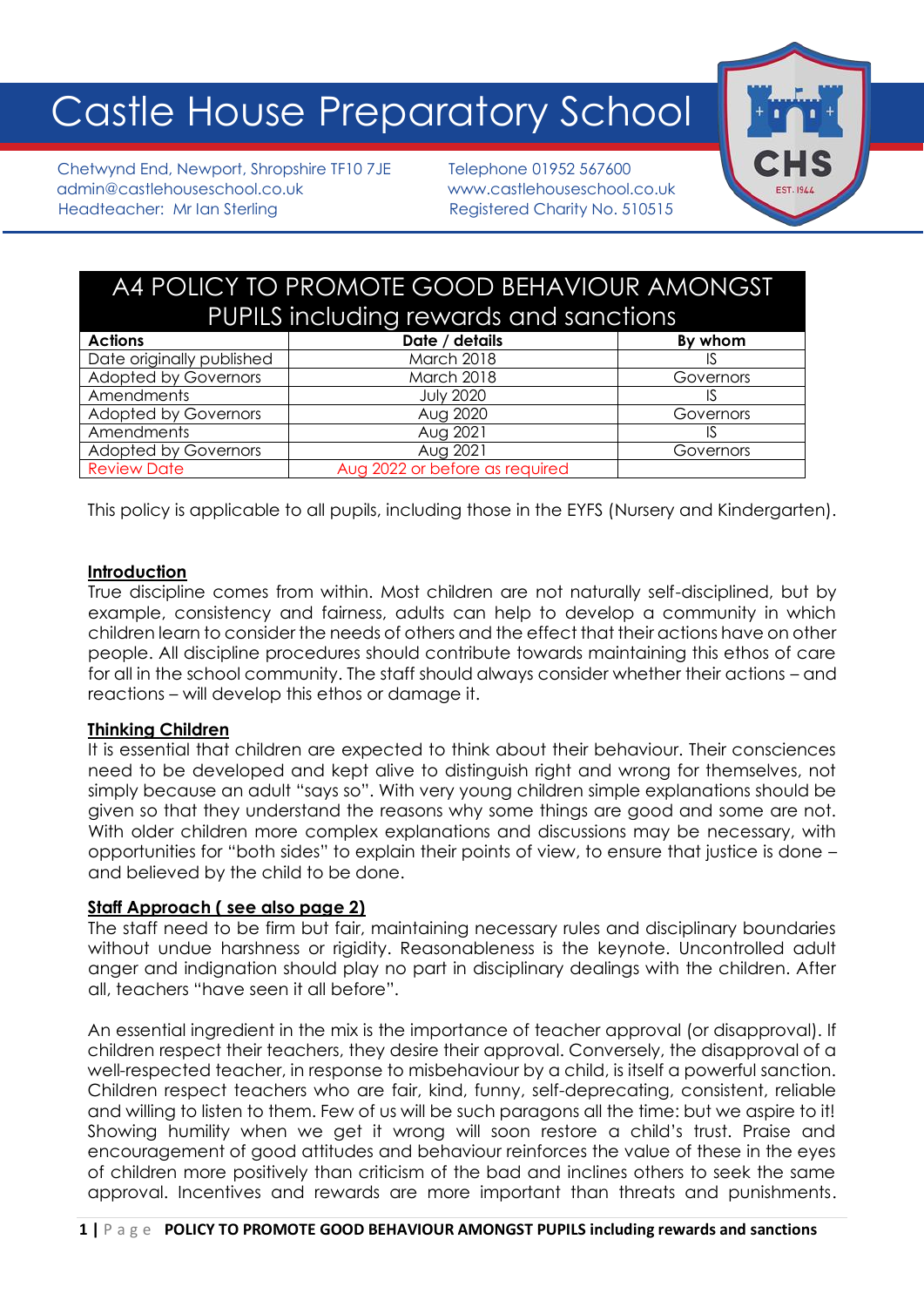Obedience by the children should come from their own desire, not simply from fear of the consequences of disobedience. When they want to do as they are asked (most of the time!), they will themselves be creating a well-ordered, mature community.

# **Forgiveness and Restoration**

Any disciplinary procedure or penalty should be aimed at restitution from the start. The child should know that when a punishment has been completed, forgiveness and restitution are complete, because the relationship with the adult concerned is restored to the same quality it had before; and that a clean start can be made without guilt from a finished incident clouding the picture. All children should always be encouraged to sense a fresh start at the beginning of new sessions of school life. This "support system" for pupils, to bring about full restoration, remains an essential component of any disciplinary procedure.

#### **Rules**

- ❑ The school will have the minimum number of rules necessary to promote its smooth running.
- ❑ Where possible rules will be couched in positive rather than negative language.
- ❑ Where they can be identified, "procedures" and "standards expected" will be listed, as in the accompanying specific documents.
- ❑ Rules and procedures should be applied with sensible and reasonable discretion.
- ❑ Children and noise go together! Teachers have constantly to exercise discretion and their professional judgement on when it is appropriate to require silence or to "go with the flow". A reasonable level of noise from 70+ children in one room should be tolerated.

#### **Attitudes, Kindness and Bullying**

- ❑ We expect children and staff to be kind to each other at all times.
- ❑ Sporting behaviour and attitudes are to be encouraged (especially towards opponents).
- ❑ Children telling tales is not desirable and should be discouraged.
- ❑ Bullying will not be tolerated. Children must be taught that this includes any unkindness towards others. The prevention of bullying is a major aspect of our approach to maintaining goodbehaviour.
- ❑ Whilst "telling tales" is not generally desirable, children should be taught that reporting bullying immediately (either of themselves or of another pupil) is essential and responsible, in order to obtain adult intervention as early as possible.
- ❑ Bullying and aggression by staff is completely unacceptable, because it is likely to be imitated by children in their dealings with each other.

# **Practical Points**

- ❑ Teachers should speak clearly, quietly and firmly, especially when correcting a child.
- ❑ They should not shout. Shouting either promotes fear or encourages the same response from the child as it is seen as an 'ok' thing to do.
- ❑ Teachers should try to present a cheerful disposition.
- ❑ Sanctions should be appropriate to the offence, both in type and severity. They should lead to a positive outcome where principles are learned.
- ❑ Sanctions should not transfer the problem elsewhere i.e. deprivation of the whole of a break will often cause a problem later in the day.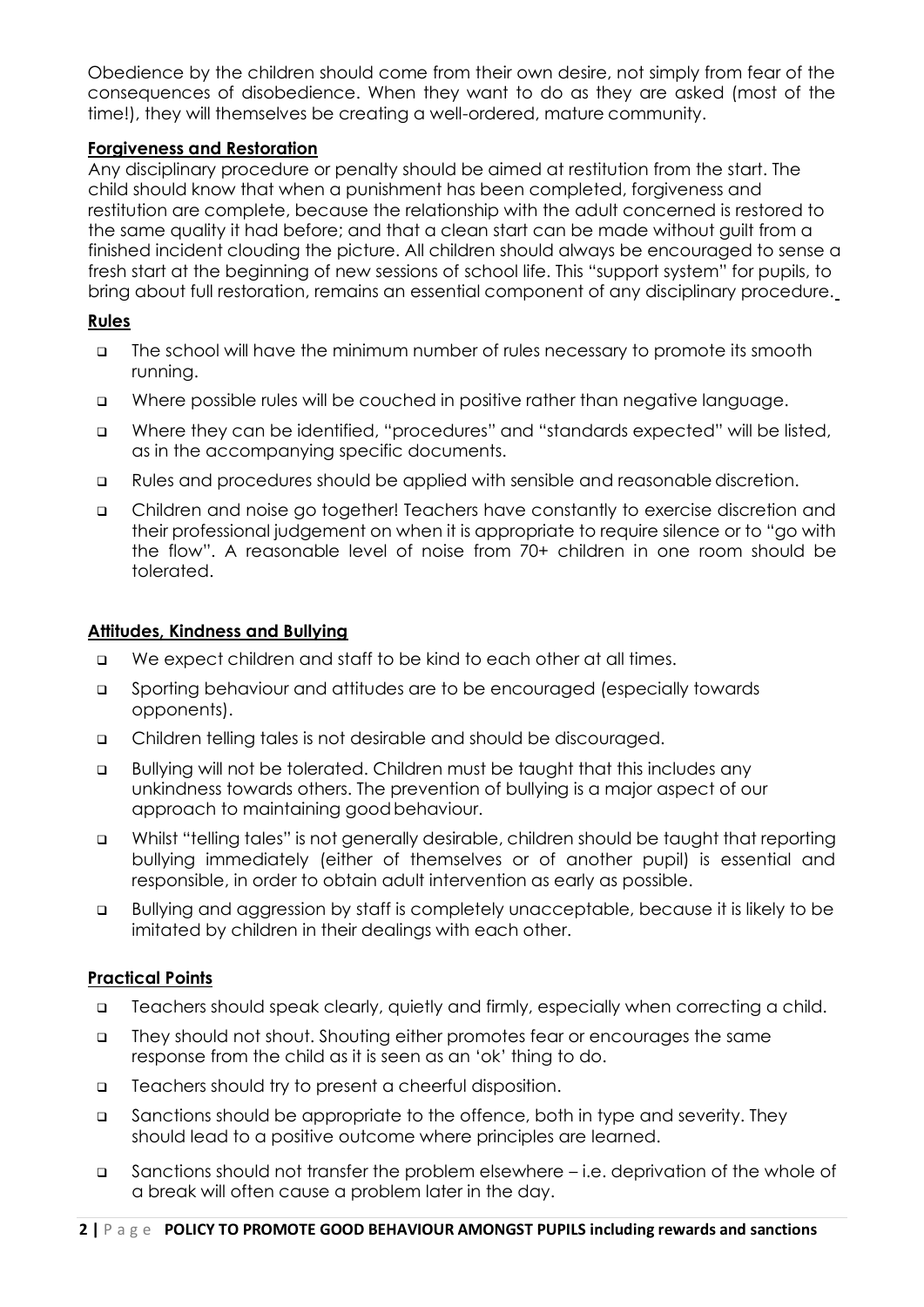- ❑ No corporal punishment of any kind is to be used.
- ❑ When admonishing, teachers should not even touch a child. Restraint, with the minimum degree of force, may be used only in instances where the safety of a teacher or a child is threatened by the action of a child.
- ❑ Praise, rewards and high expectations make an important contribution to good behaviour and should be used often. These "support systems" are of great value.
- ❑ Minor misdemeanours should be dealt with immediately by the teacher concerned. Talking and reasoning with the pupil is the first step in the majority of cases. This together with an immediate, appropriate rebuke or sanction usually works at Castle House.
- ❑ With younger children an immediate firm, clear correction, usually proves adequate.
- ❑ More serious offences should be referred to the Head teacher
- ❑ Homework not done without a valid reason, repeated poor behaviour or breaking of school rules and rudeness are the usual reason for sanctions.
- ❑ Some children displaying inappropriate behaviours may be experiencing short or longer term emotional difficulties that they do not understand. Advice and support can be sought from external agencies through Family Connect as well as from within the school. In such cases parents should always be consulted.
- ❑ Sensitivity is particularly important when the behaviour of pupils with special educational needs and disabilities is a cause for concern. The school has regard to its duties under the Equality Act 2010 and reasonable adjustments will be made for these pupils.
- ❑ House points will be awarded as incentives and deducted as deterrents. Additionally for those children presenting ongoing behavioural issues a token system will be used, usually for a period of up to a month. The children will have the opportunity of collecting up to three tokens a day for good behaviour: up to and including morning break, up to and including lunch break, up to the end of the afternoon. The collection of three tokens a day for 5 days will be rewarded by the child being allowed to choose a small item from our "pick" box.' Parents will always be informed if the token system is being used to support their child's behaviour.
- ❑ The use of a Travel Card will operate alongside the token system, thus providing the child with concrete evidence of good behaviour and parent and child with a written summary of both good and inappropriate behaviour. The three stages are Green, Amber and Red. The usual expectation is that a pupil will start at the lower level (Green), progressing to the higher stages only if the initial levels do not have the desired effect. The use of the travel Card system is at the Head's discretion and it may be necessary to seek alternative sanctions beyond the three stages, or indeed move to the alternative sanction without ever using the travel card system.
- ❑ Additional incentives such as the raffle ticket system currently adopted in Year 6 may also be used to reward good work.
- ❑ Minus house points should only be given if seen to be fair, for example children should not be punished for parents' omissions.
- ❑ Minus house points may be "suspended" for a period to encourage better behaviour or work.
- ❑ House meetings will be held, to emphasise success, achievement and high standards. Conversely, disapproval of those who "let the House down" can be conveyed in the meetings, to deter further house point losses, but without humiliation of any individual.
- ❑ House points will be collected each week and reported in Monday morning Celebration Assemblies with the winning house receiving a Trophy.
- ❑ At the end of the year an overall trophy will be awarded to the House with the most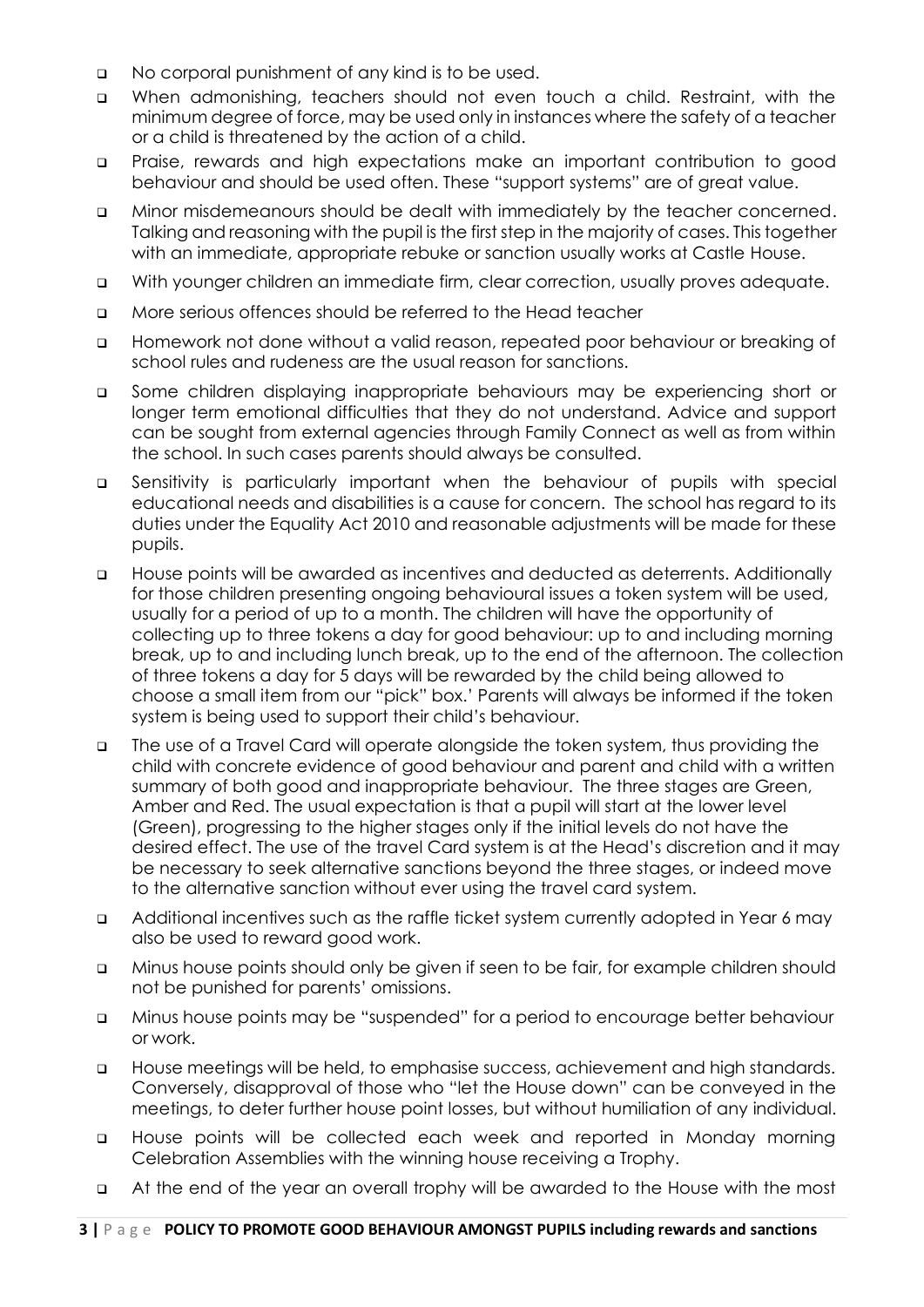House Points collected

- ❑ Persistent bad behaviour should be referred to the Head teacher who will also be called on for serious offences or in instances where a child is not responding well in a series of disciplinary incidents. Parents will be informed of the Head teacher's involvement and asked to meet with him/her to discuss the sanction/s to be imposed and agree the way forward. It should be borne in mind that for children this is often the ultimate deterrent!
- ❑ Suspension from certain activities/lessons or parts of breaks may be imposed. Suspension from school may be given, followed if needed by Exclusion.
- ❑ Older children can often be involved in improving collectively the attitudes/behaviour of their peers. They should expect to contribute to their community in this way. Discussing problems becomes very important at this stage.

The school has a separate, detailed anti-bullying policy. Also see **StaffHandbook** Badges, responsibilities, service tasks, etc. will be used to reinforce the idea of contributing to the

Community. Duty and privilege should be seen to go together.

# **A register is kept of sanctions for serious misbehaviour.**

#### **Sensitivity**

- ❑ There are usually two sides to a story. Teachers should always try to hear both sides and make it clear that they are listening.
- ❑ Teachers should always listen to the explanations of children for inappropriate behaviour before determining sanctions.
- ❑ An attempt should be made to match any sanction to the sensitivity of the child as well as to the type of offence, as long as this is seen as "fair" by other children.

#### **Summary -Stages of Behaviour Management**

Rebuke, warning (of various degrees), minor penalty, significant penalty to include Token and Travel Card system (both notified to parent by the Head teacher) or Travel card System. The Token and Travel Card systems lead to suspension, fixed term exclusion, permanent exclusion.

The Head teacher will consult with the Governors before determining the most serious levels of punishment.

# **Positive Behaviour Management in the EYFS**

The Setting aims to provide an environment where children are happy and stimulated thus preventing the need to behave inappropriately.

The Setting strives to:

- Support each child in developing their self -esteem, confidence and feelings of competence
- Praise children for good behaviour
- Model good behaviour by treating children and adults around us with respect
- Provide interesting and stimulating activities within a child friendly environment thus preventing children from becoming bored and irritable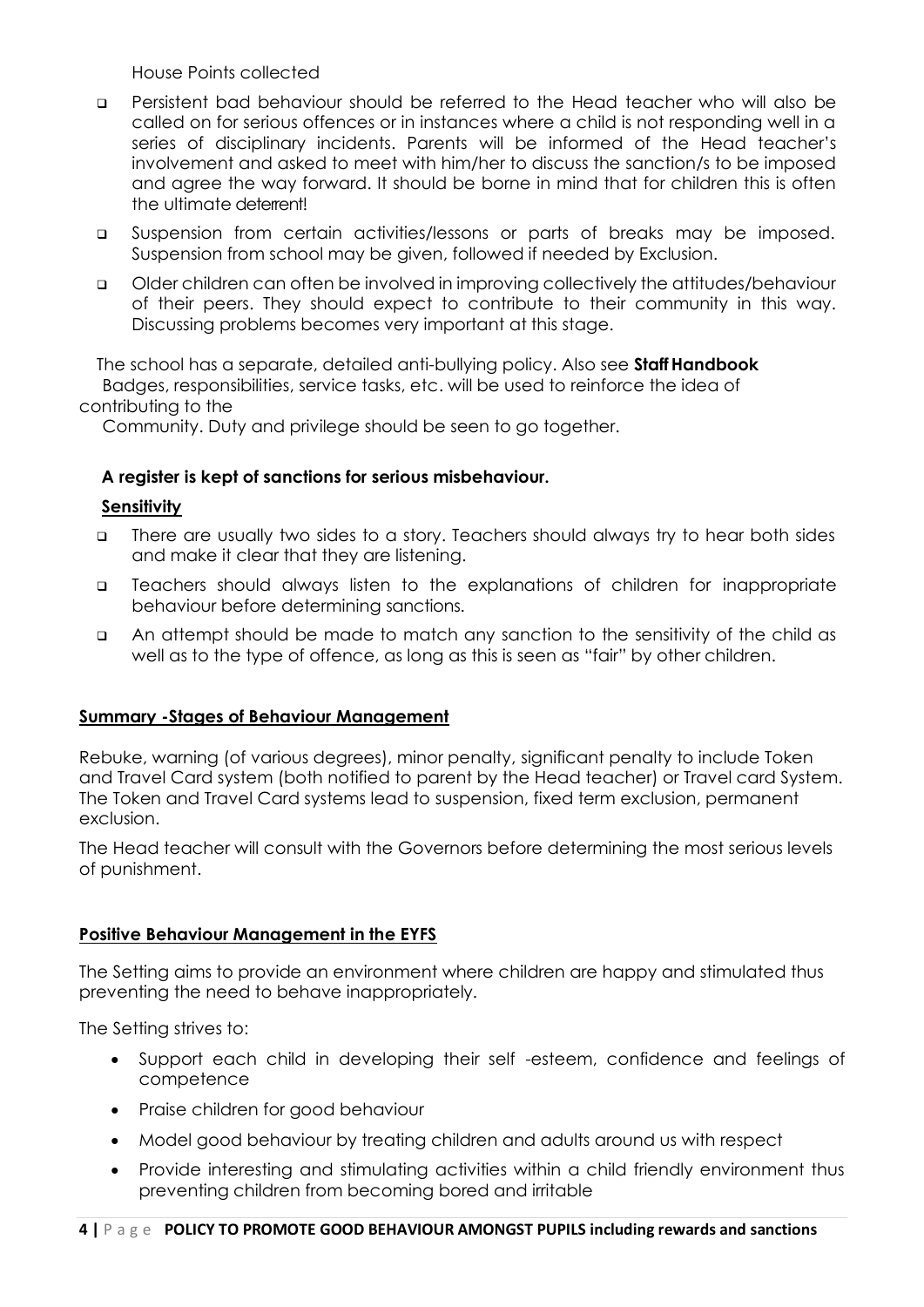- Observe children closely and use the weekly planning to provide for their individual needs
- Work closely with parents to support children's exploration of appropriate and inappropriate behaviour

EYFS rules are concerned with safety, care and respect for each other. If a child was to behave consistently in an inappropriate manner e.g. hurting other children, verbally abusing children or staff, destroying play

equipment then staff will:

- Use observations to try to identify trigger points and minimise or alleviate them where possible
- Support the child who finds it difficult to integrate with others by modelling how to play and be friendly with others
- Give the child an opportunity one-to-one to explain (where possible) why they are behaving this way

Following consultations with parents use will be made of a time-out system. The child will be removed from the situation or play area to a quiet area for a period of two minutes. During these two minutes the child's key person will explain why he/she has been removed. This system will be used consistently by all staff.

In any case of misbehaviour, it will always be made clear to the child or children in question that it is the behaviour and not the child that is unwelcome.

Where this does not result in an improvement of behaviour the parent's permission will be sought to seek outside help and intervention.

Staff in the EYFS will never use corporal punishment or any other punishment which physically hurts the child or may humiliate them, or threat of any such punishment.

Physical intervention will only be used to manage a child's behaviour if it is necessary to prevent personal injury to a child, other children or an adult, to prevent serious damage to property or in what would be regarded as exceptional circumstances. Only the minimum force necessary to restrain the child safely may ever be used. Any occasion where physical intervention is used to manage a child's behaviour will be recorded and parents will be informed about it on the same day.

# **Biting**

Many children go through a stage of biting other children and adults. Staff are aware this in an emotive subject and when it occurs, particularly if a child bites regularly, the following procedure will be followed:

- The victim will be comforted and any required medical treatment given
- The perpetrator will be removed from the situation and told, in a manner appropriate to the child's age that the behaviour was unacceptable.
- Staff will use observations and knowledge of the child to try to identify trigger points and reasons for the behaviour and minimise or alleviate them where possible
- The incident will be recorded in the accident book and the parents of both children will be informed.
- Staff will not divulge to the parents of the bitten child the name of the biter.
- EYFS staff recognise that rough and tumble play is normal for young children and acceptable within limits, as long as it does not hurt or upset another child. This kind of